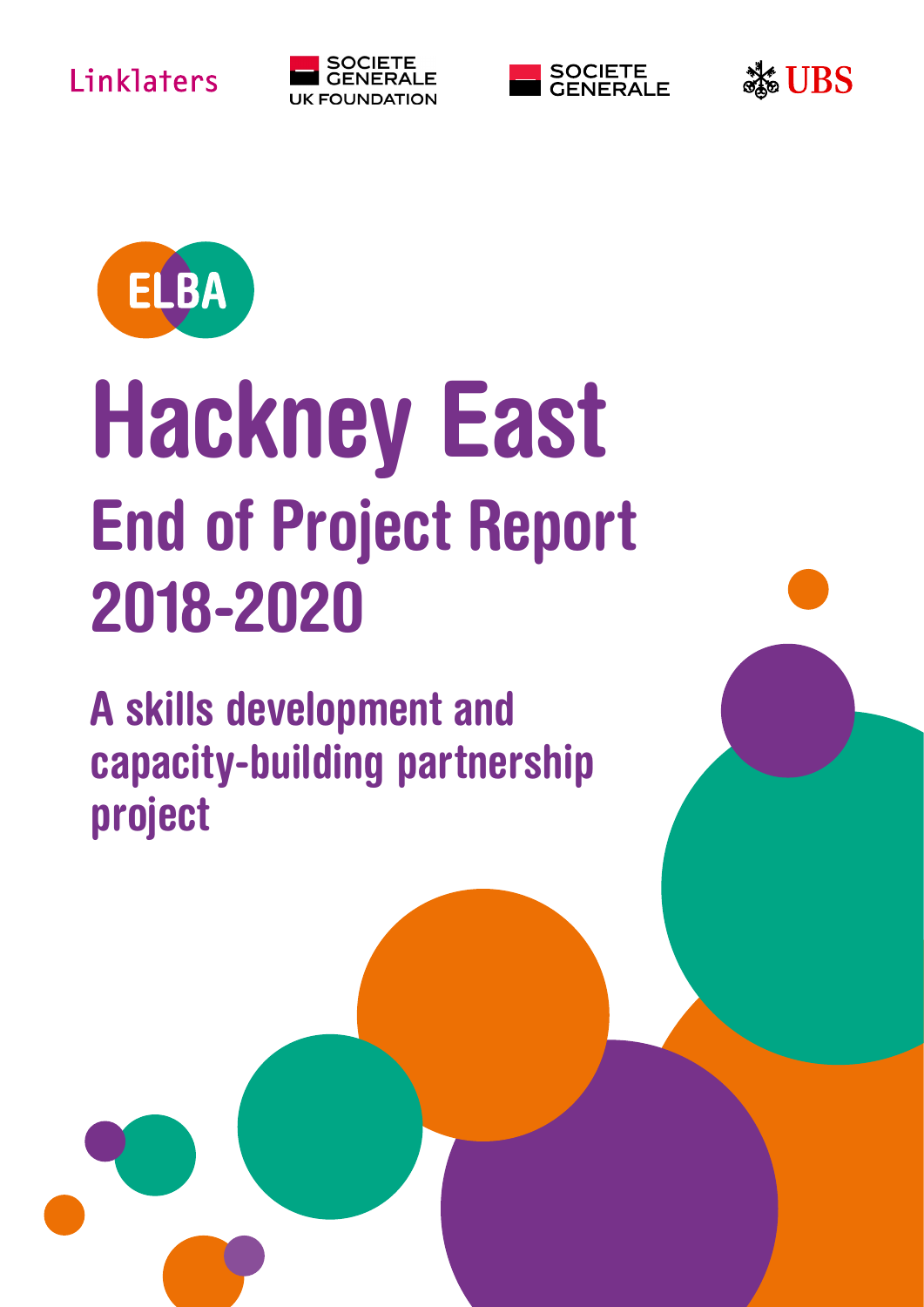Hackney East was a 3-year partnership between Linklaters, Societe Generale, Societe Generale UK Foundation & UBS and delivered by ELBA, which began in January 2018.

Hackney East followed on from seven successful years of collaborative delivery on another ELBA project, Hackney Works. Towards the end of Hackney Works it was identified that whilst Hackney as a whole had experienced rapid change, there were still specific areas of deprivation rapidly emerging, particularly in the east of the borough.

The project began with a prominent focus on employability and skills for local residents, in

The partners, ELBA and Hackney Council worked together to design a new programme to address the greater levels of unemployment and income deprivation in the east of Hackney, by focusing on skills development for local residents, and forming a partnership with the Homerton Employment Hub – a local outpost of the Hackney Council Employment team based in the east of the borough. The project would draw on the time, skills and expertise of corporate volunteers to achieve its aims.

## **Linklaters**





### **PROJECT OVERVIEW AND BACKGROUND THE JOURNEY AND KEY ACHIEVEMENTS**

In 2018, Hackney was ranked the 11th most deprived local authority in the country. The needs in the east of the borough were, and continue to be, greater than the borough average. As of 2021, Hackney is rated the 7th most deprived local authority in the country in the Indices of Multiple Deprivation.

### **The statistics and need in 2018**

**Project development**

response to the higher levels of unemployment in east Hackney, and over the 3 years, evolved into a more holistic offer encompassing the wider community. This included capacity-building support and interventions for local community leaders and organisations, in order to maximise their ability to create impactful social change in their local area and therefore address east Hackney's

higher levels of deprivation more broadly.

The end of the Hackney East project marks ten years of collaboration between Linklaters, Societe Generale, Societe Generale UK Foundation, UBS and

ELBA, in support of the Borough of Hackney.



*\*Source: London Borough of Hackney Ward profiles, 2017*



**housing residents:**

**54.1% King's Park 43.7% Hackney average**

**1)** Build the employability and life skills of local residents with employability training in collaboration

with the Homerton Hub (a Hackney Council

employment service), with a focus on those residents suffering from worklessness and participating in

Hackney's Troubled Families programme. **2)** Build the capacity of Homerton Hub by



providing support to the management and advisory



team so it can better serve the employability and employment needs of local residents of the

Homerton area.



**3)** Build the capacity of local community organisations actively serving residents and

families in the other areas of the Troubled Families programme, in addition to the worklessness criteria, for a joined-up approach to addressing their needs.

**Original project objectives**

In 2018 the project began with the delivery of multiple employability skills workshops and the partnering of Homerton Hub employees with corporate mentors. The Year 2 programme of activity saw the introduction of support and development opportunities for local community organisations. These capacity-building activities were designed to better enable community organisations to provide essential support to local

residents. The success of Year 2 activities created a strong foundation for Year 3 planning and delivery. However, the COVID-19 pandemic and its effects on employment and communities in the borough required the project activity to be more flexible and responsive to community need, in order to support those most affected. This resulted in some restructuring of the activities on offer, and greater engagement from the community.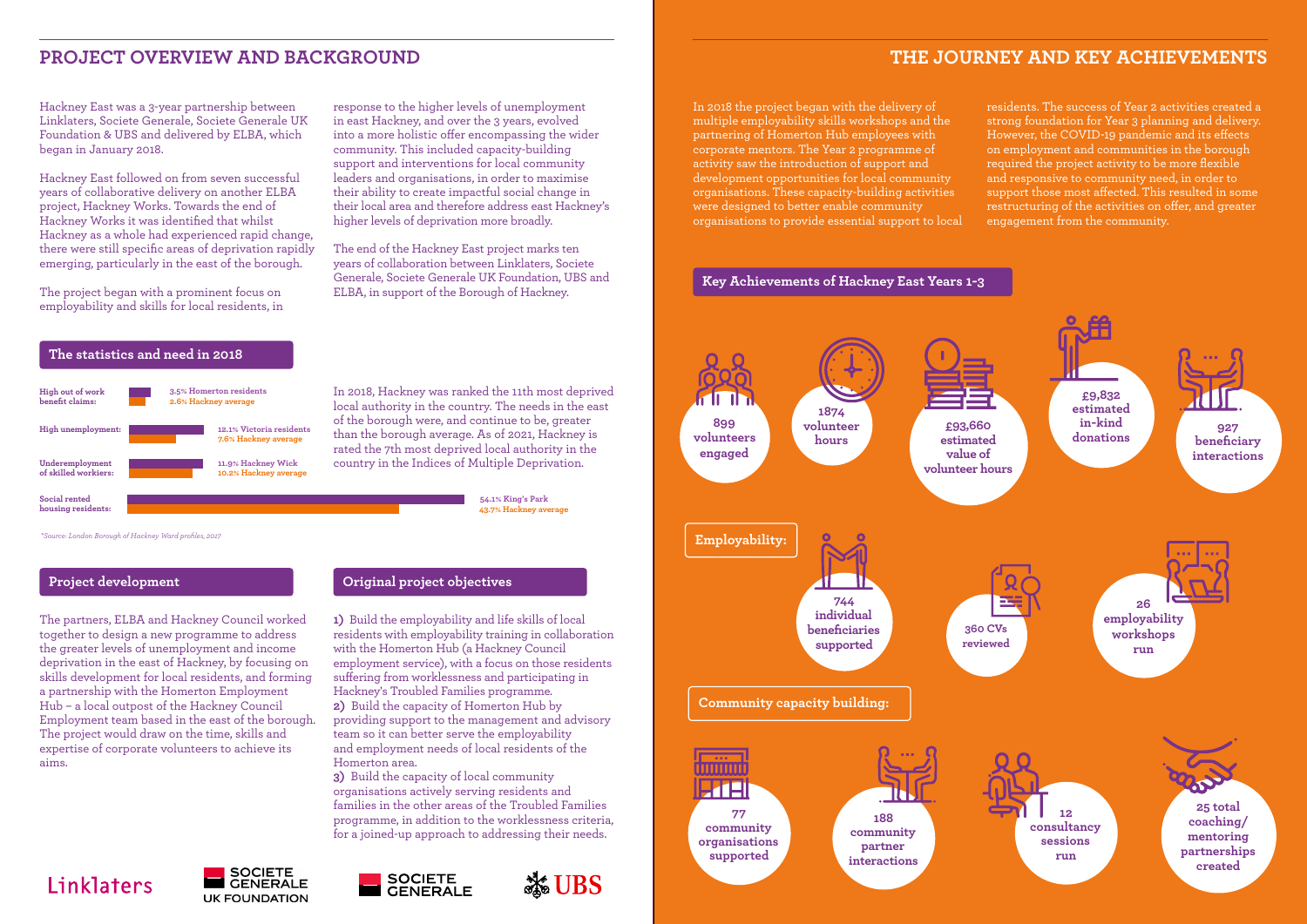*"The CV that I have now in comparison to before is very different and so much better. I have really developed self-confidence as part of the workshops. I have learnt from interacting with others to create goals and positive things to work towards. I now know what type of work I want to do and even who I want to work for! It has affected my mental wellbeing for the better."* 

*"The senior volunteering support made a huge impact on the team thinking differently about their jobs. They have expressed they are happier and more confident."* 

The key focus of Year 1 of the Hackney East project was employability - on upskilling local residents and building their confidence, and helping to develop and empower the employment advisors supporting them. This included hosting a number of different skills workshops for a variety of

### **YEAR 1 2018 OVERVIEW**

### **Year 1: 2018 – Project Activities**

jobseekers, including Hackney Apprentices, and matching staff at the Homerton Employability Hub with corporate mentors. Support for employabilityfocused community organisations was primarily achieved through sourcing board members for charities in need.

93% **of beneficiaries reported improved confidence & resilience after attending a workshop**

### **YEAR 1 2018 OVERVIEW**

### **Year 1: Case Studies**

### **Beneficiary – Andrea Sulyman**

Homerton Hub had been working with Andrea for just over a year to support her with the development of her CV. Andrea was struggling to make progress, however with the support of corporate volunteers she applied for jobs and began attending interviews.



**Community partner – Homerton Hub** Senior volunteers from the three partner companies formed an advisory group and supported three senior members of the Homerton Hub employability team to discuss strategy

and how to overcome key challenges. Business support was given to the team through advisory workshops, and mentoring relationships started with three of the team.

**after attending an**

**employability workshop**

*"Great networking opportunity. I'm inspired to do so much now!"*

**- Beneficiary Feedback**

**City Giving Day employability workshop, 2018**



**- Andrea Sulyman, Employability beneficiary from Hackney**

**- Dujon Harvey, former Employment Team Engagement Officer at Hackney Council**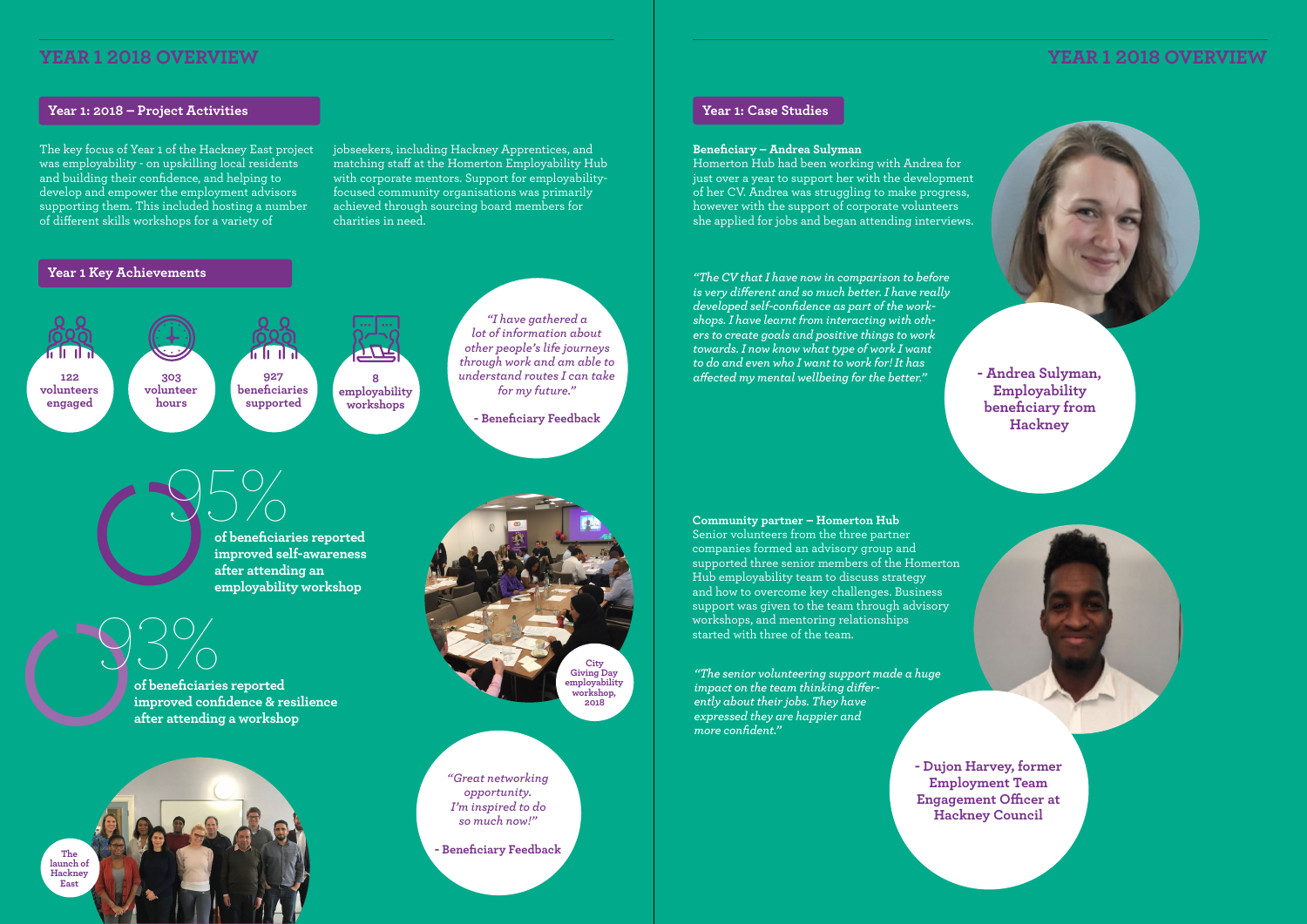*"I found out about the employability workshop via an email from Hackney Council. I wasn't really sure what to expect at the beginning, however the sessions were relaxed and didn't feel rushed. It was really reassuring to speak to professionals who had been through similar job situations as me, such as redundancy, and who also had experienced similar issues with confidence and imposter syndrome. In the communications skills session the focus on the 'tell me a bit about yourself' question that comes up a lot in interviews really helped - I have been practising and feel more confident with it! It was also great to practise interview questions without the pressure of it being real, and getting useful feedback after.*

*I now feel much more relaxed and confident in interviews. I am more aware of my body language in interviews too - it was so useful having it pointed it out because there were some things I didn't even realise I was doing. Thank you!"*

*"I have been given tremendous support and a wealth of expertise to draw on via ELBA. Within a fortnight I had created an IT strategy, had training on dealing with leadership challenges and with legal experts created some incredible ideas for new income revenue streams. The support I have been given has been exceptional. I may have had time away from the office but I have utilised it to the maximum and now have a clear plan and strategy in place enabling our charity to move forwards dynamically.*

*It has been refreshing having experts from a different sector view our work in a different way and to identify new audiences, flesh out strategy and offer vital support. Life in the charity sector is incredibly challenging and I am time starved. However, I could not waste the opportunity that ELBA have provided and it has given an enormous boost for our charity in terms of direction and having achievable steps."*

Year 2 saw the introduction of longer-term community capacity-building activities to ensure that local organisations were in the strongest position to support local residents - therefore enabling a more holistic approach to upskilling and widening the offer of support to local residents in east Hackney. The relationship with Homerton Employability Hub was strengthened, and engagement with the employability workshops increased.

### **Year 2: 2019 – Project Activities**

### **Year 2 Key Achievements**

### **Year 2 activities:**

- Continuation of employability workshops & remote CV reviews with Homerton Hub - Introduction of 'Strategic Solutions' workshops to support local charitable organisations with strategic challenges in comms, business strategy, HR and IT

- Introduction of 'Leaders in Partnership' – a 10-month coaching programme for leaders in the community

- Development of longer-term relationships between volunteers and community organisations

### **YEAR 2 2019 OVERVIEW**

### **Year 2: Case Studies**

### **Employability - Simeon Earnshaw**

Simeon is from Clapton in east Hackney and in 2019 had been long-term unemployed. He attended 2 Hackney East employability workshops in 2019 and at the end of the year was offered a full-time role as a Youth Work Manager.

### **Community capacity-building - ecoACTIVE**

Kay Richardson, former Director of ecoACTIVE - an environmental charity based on the Kingsmead estate in the east of Hackney. ecoACTIVE engaged with a number of Hackney East activities in 2019 – including the IT and Business Strategy Strategic Solutions sessions, and the Leadership session on City Giving Day.

**of attendees reported they felt more confident in their ability to perform at interview after**

**attending a workshop.**

*"Best CV & interview skills workshop I've been to. Usually they don't help this much. Volunteers were fantastic and very helpful"*



**of attendees reported they felt more motivated to attend an interview after taking part in a workshop.** 99%

*"This was a wonderful opportunity to think about our strategic plan. Lots of possible solutions were offered which were very useful, but the main benefit was stepping back to get an overview of what we actually need as an organisation. Very helpful, thank you."*

**Employability workshop at**  UBS, September **2019**



**Beneficiary feedback, employability: Beneficiary feedback, community capacity building:**

**of organisations who attended our Strategic Solutions sessions stated they left with effective and achievable solutions to their challenges.** 100%

**Simeon Earnshaw (centre) at Communications Skills workshop in November '19**

> **Kay Richardson, ecoACTIVE director, at the IT Strategic Solutions session, Societe Generale, September '19**

### **YEAR 2 2019 OVERVIEW**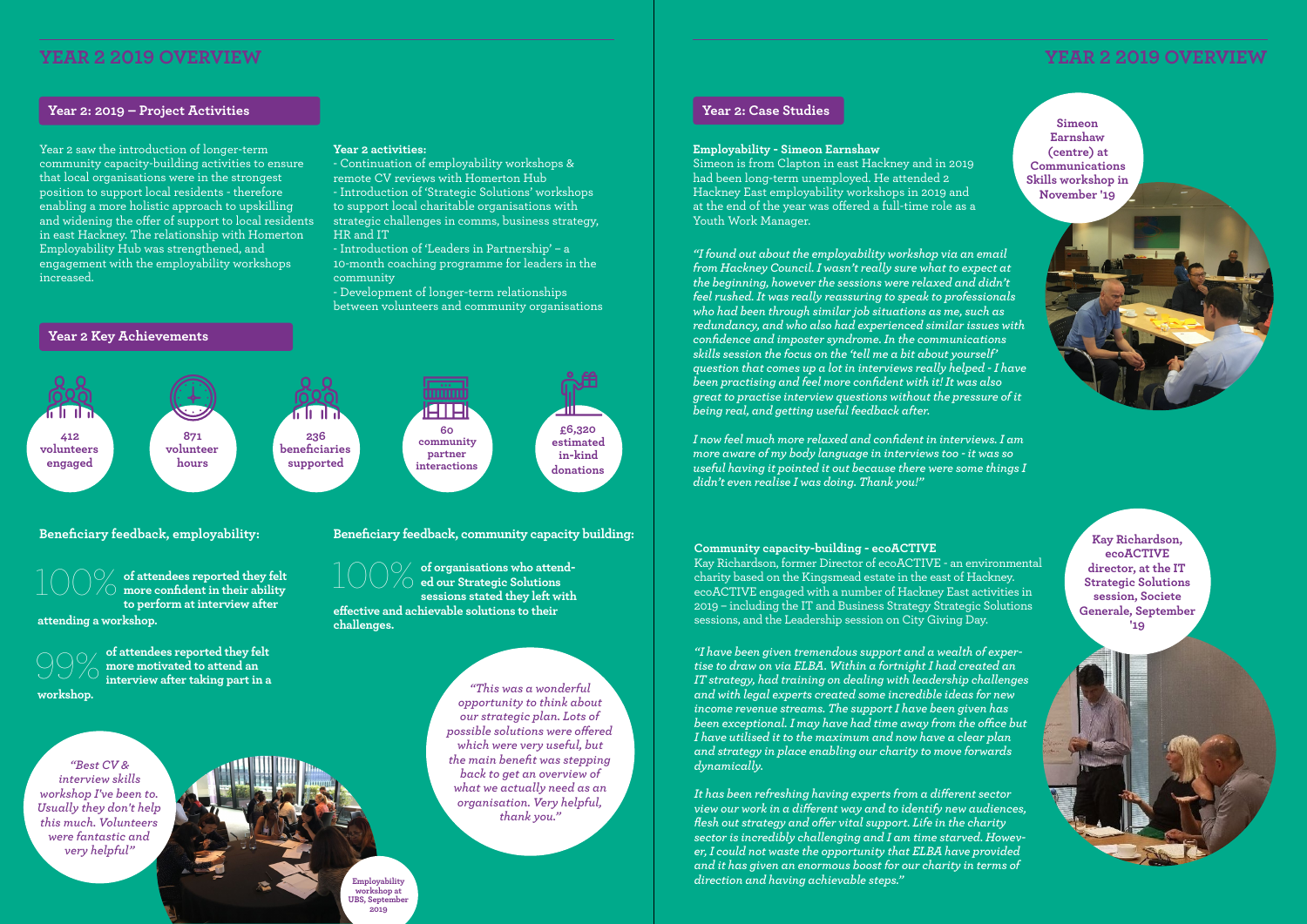*"Since the COVID-19 pandemic and lockdown began, our borough-wide hub-based system - which included the Homerton Employment Hub - has been made redundant, as all our services moved online. Skills and training for Hackney residents became one of our main priorities, and it became necessary to strengthen our relationships with training partners like ELBA to help expand our capacity and the variety of our offering. Running skills workshops with corporate volunteers was incredibly attractive to our clients during this difficult time - when advice is coming from those with seniority and authority clients take it on board more.* 

*Through this partnership, I was able to give my input and feedback about the specific needs of our clients to help design workshops in response to the effects of COVID-19 on the job market - for example, sessions on transferable skills and job searching online that were designed in partnership with UBS. Corporate volunteers add value and people really look up to their contributions - they are really inspirational for attendees. Equally, the CV service has been really useful - advisors have been giving really positive feedback and we've noticed a pattern of people improving their CVs which is good!*

*Overall this partnership has been hugely valuable and has made things a lot easier for us at a really difficult time - it has meant we could focus on other work streams and has really helped to maximise my team's capacity!"*

*"I was connected with ELBA via Hackney CVS, and I have since attended several events and activities organised for Hackney organisations. The biggest areas of support have been around developing our social media platforms - we have had several 1-1 sessions with volunteers from Societe Generale, who helped us to consider the key factors at play which make for a successful offering when developing a social media platform. I also attended a Business Strategy session last summer, and one of the volunteers we worked with has since agreed to become our advisory board member!*

*My experience of working with ELBA and corporate volunteers has been an extremely positive one. It has exposed me to a new world of organisations, it has helped demystified attitudes and anxieties I had about talking to large organisations. It has really built my confidence in communicating with a wider range of organisations during a difficult time, particularly corporate companies that I probably would not have contacted had I not been brought together by ELBA."*





**Peter Merrifield, CEO of Swim Enterprises**

The original priority for Year 3 of the Hackney East project was to consolidate the relationships and development work of the previous years – the goal was to focus on specific demographics with regards to employability skills in order to address their unique support needs, as well as work more closely with the community and Hackney CVS to deliver more tailored organisational support. However, COVID-19 and the national lockdown in March 2020 hugely impacted both the employment and community sectors, and it became necessary to pivot all activities to address the more urgent needs that arose as a result. The Homerton Employability Hub closed and redeployed services, and the charity organisations with funding applications

### **YEAR 3 2020 OVERVIEW**

### **Year 3: 2020 – Project Activities**

sector was put under greater strain. Year 3 therefore became more focused on response and recovery for the wider Hackney community, and all activities and sessions were moved online.

### **Year 3 activities:**

- Introduction of 'Digital Employability Seminars' to
- address the increased demand for skills support - Continuation of Strategic Solutions and Leaders in
- Partnership to support community leaders - New series of 'Learning from Leaders' workshops
- to enable cross-sector learning - Funding review system introduced to help local

### **YEAR 3 2020 OVERVIEW**

### **Year 3: Case Studies**

**Employability - Richard Allen, Training Manager at Hackney Council** Richard Allen works at Hackney Council as part of the Hackney Works Employment team. They work with all Hackney residents regardless of their background, education, or what kind of job they are looking for.



**Community capacity-building - Support When It Matters (SWIM)** Peter Merrifield, CEO of SWIM - a Hackney-based social enterprise set up in 2019, supporting local people by widening access to local services. In 2020 they engaged with a variety of Hackney East activities.

**of attendees to the Digital Seminars stated it was beneficial to speak with corporate volunteers to ask for advice.**

**of attendees reported they felt more confident going forward in their employment journey following the seminar.**

*"The presentation was really useful and to the point. I am following the advice given and now I apply with different CVs to different positions."*

*"Very helpful and motivated team of volunteers, lots of ideas, helped me to focus my strategy - I have fresh ideas to take with me to trustee meetings for the board to review."*

## 72%

### **Beneficiary feedback, employability: Beneficiary feedback, community capacity building:**

### **of community participants on the Leaders in Partnership programme stated they had improved their problem-solving skills.**

# **of**

**organisations who attended our Strategic Solutions sessions stated they left feeling more confident in addressing their particular challenges.**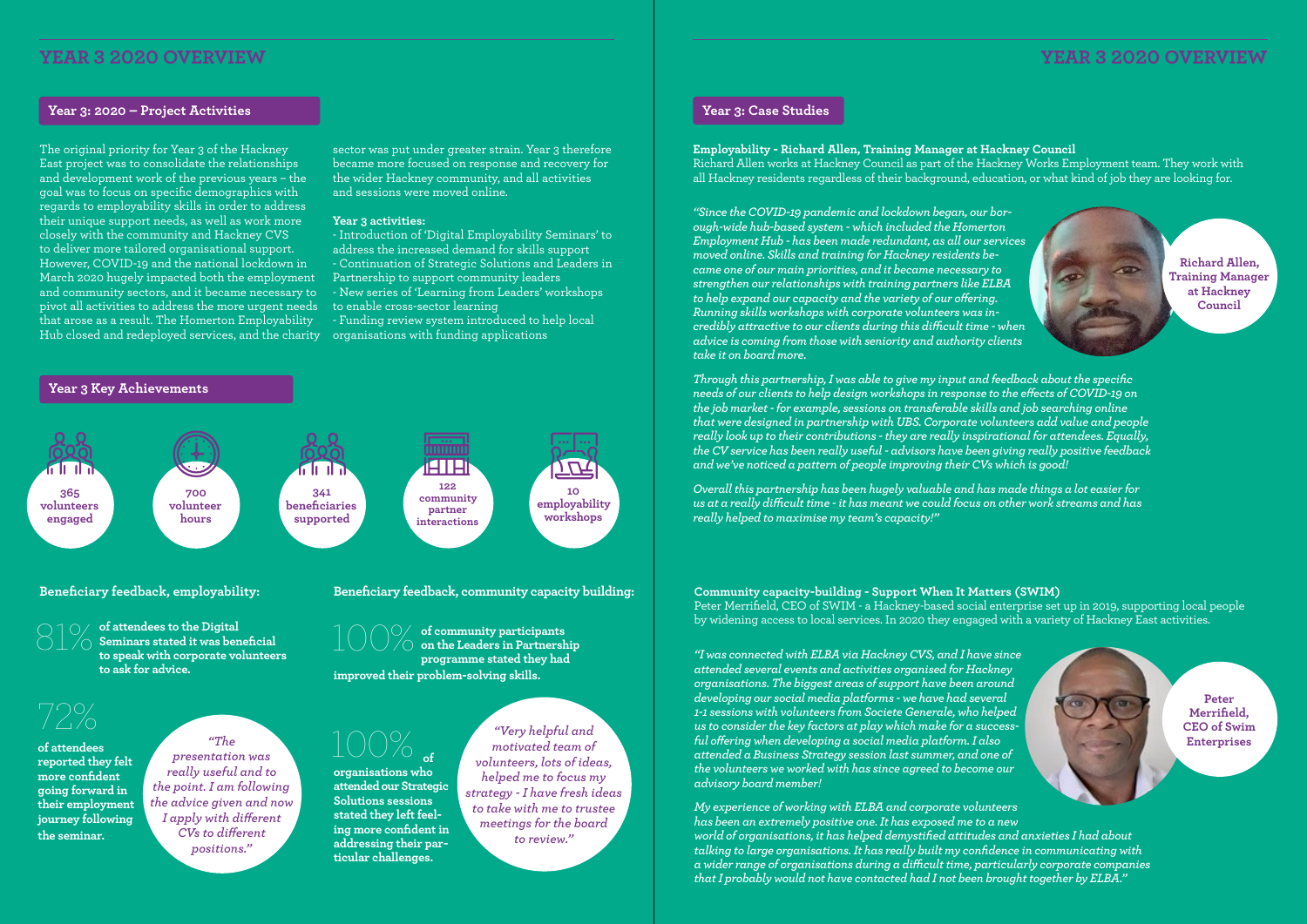A core capacity-building activity that was delivered as part of the Hackney East project was the Leaders in Partnership programme. Community leaders – CEOs, directors and managers - were matched with senior employees in corporate companies for

### **Across the years: Leaders in Partnership**



### **Community participant feedback**

a 10-month coaching partnership, focusing on their personal and professional development. Linklaters and Societe Generale took part in Leaders in Partnership as part of the Hackney East project, and in that time 22 partnerships successfully completed the programme across 2 cohorts. Community participants came from significant Hackney-based community organisations, including Hackney Council, Hackney CVS and the Volunteer Centre Hackney.

### **Across the years: Beneficiary Feedback & Impact**

**of volunteers felt they had significantly improved their active listening skills as a result of taking part in the Leaders in Partnership programme.**

> **felt they improved their communication skills and their knowledge of the third sector.**

**of community participants agreed that the programme**   $\bigcirc$   $\bigcirc$   $\bigcirc$  of community participants<br>agreed that the programme<br>had increased their confidence **in communication and managing change and transformation as leaders.**

**agreed they were now more** 92% **confident in problem-solving.** 91%

**of participants in Cohort 2 (which took place during the COVID-19 pandemic) stated that the programme 'significantly' improved their wellbeing and resilience.**

*"It was really good to speak to someone outside the organisation to get perspective e.g. how to ask for things and to be bolder in a professional, less emotional way."* 

*"I've gotten so much out of seeing (my partner) grow - she is so determined and COVID-19 hasn't slowed her down! The programme has given me more drive, energy, and less fear - trying out new things and seeing what happens!"* 

*"Very rewarding experience. I have thoroughly enjoyed my interactions with my partner and fully intend to maintain our relationship after the programme ends."* 

*"My match was a good one. My coachee was willing to discuss his challenges and I felt that I developed as a coach during the experience through my reflection after our conversations and the different style I needed to adopt with him."* 

*"For me the main thing has been a change in mindset whereby I feel more ownership over my role in the organisation and what I can bring to the table. I am much more confident and assertive. I feel my influence within the organisation has improved."* 

The project received incredibly positive feedback from its beneficiaries in response to the variety of activities delivered over the years.

> *"Great space to bounce new ideas with talented professionals - who can view the project from a different perspective and give a good overview of what needs to be done to make the project a success."*

> *"We got so much from the workshop, really good tips and our volunteer actually spontaneously came up with a suggestion for a tag line / mission statement which we are going with! So thank you so much for the introduction, really impacted our organisation hugely."*

> *"I just wanted to say a huge thank you for organising the Learning from Leaders session yesterday and sending through this information. It was honestly the most inspired I've felt since this whole working from home process has started. The webinar was a huge success."*

*"I think the workshop information was concise and relevant and all sections were covered in depth while still remaining engaging - great session, great knowledge shared. Thank you also to the volunteers who have been involved. The contributions made by all hosting the event was extremely insightful and I'm genuinely grateful."* 

*"The group discussion was very good. And one to one mock interviews gave me more confidence in how to prepare myself for an interview."* 

*"All the volunteers were incredibly supportive, kind and generous and really boosted my confidence. I liked meeting other people in similar situations and visiting a really nice building - I felt valued and relevant."* 

*"I really enjoyed it and I appreciate the feedback I received to improve my CV, and how to answer interview questions in a structured way. Very positive and valuable experience. Thank you!"* 

### **Volunteer feedback**

### **Jobseekers' feedback on Hackney East employability workshops**

### **Community Partners' feedback on Hackney East activities**

### **ACROSS THE YEARS ACROSS THE YEARS**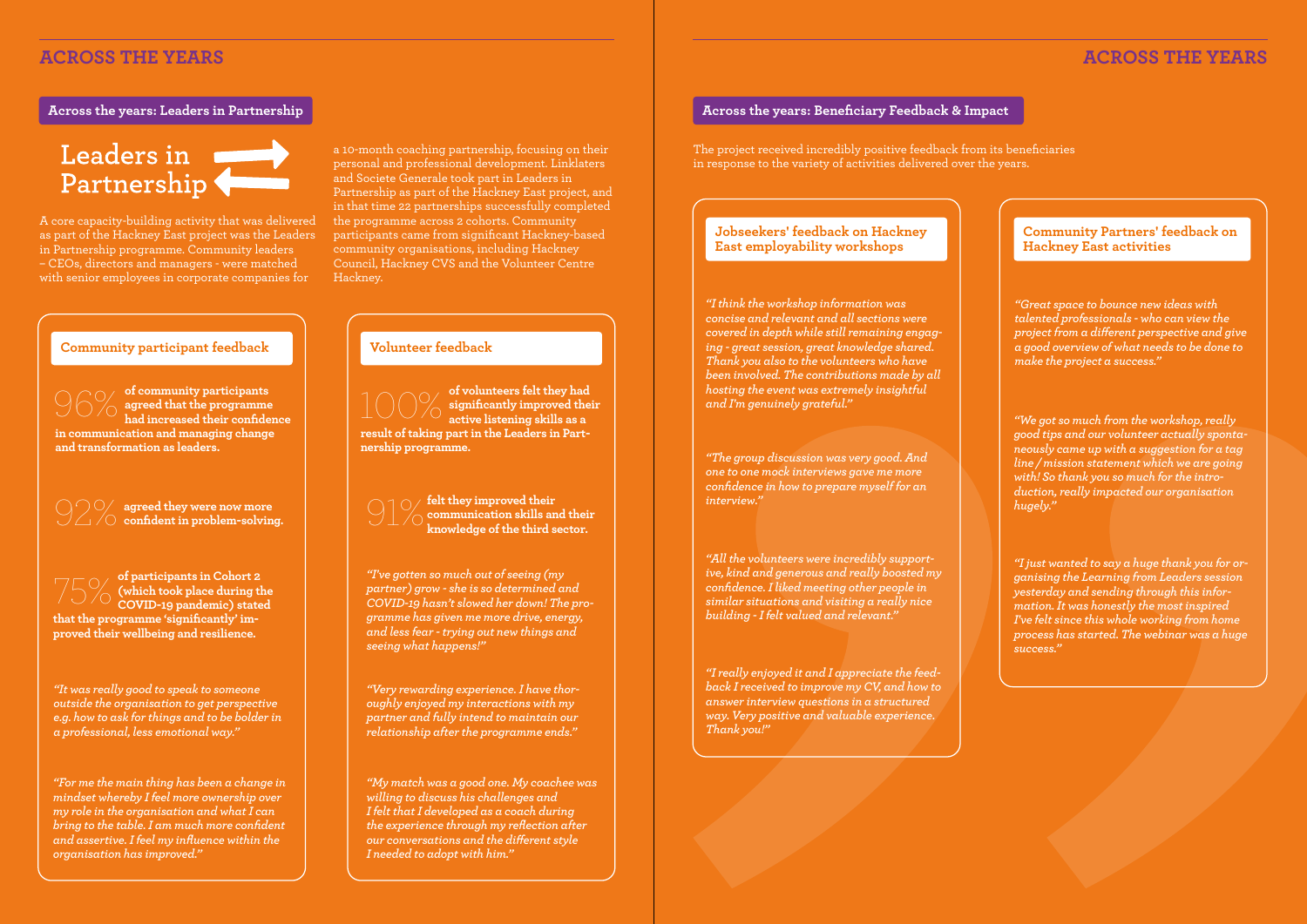*"I initially attended an Employability workshop session at Societe Generale in June 2019, and an employee there critiqued my CV and gave me some excellent feedback about changing the structure and format. I also did mock interview practice and did ice breaker 'bingo' games with other event participants. As I had taken redundancy, I was not eligible for benefits or other forms of government support, so I really enjoyed the interaction with ELBA's skilled and experienced professionals and the experienced and highly skilled volunteers who helped me regarding employability issues and how I could improve my job search and confidence. My job interview practise was with a Societe Generale director who had extensive international experience and was a leader in his field. I felt very privileged to receive such high-calibre and insightful interview coaching. The interview coaching really boosted my self-esteem and confidence and my coach also was eager to provide me with feedback after my interview and stay in touch with me.* 

*The employability sessions have been outstanding and the support I have received has been excellent. The volunteers and staff are very friendly, welcoming and inclusive and I received a lot of help and support. I felt I was treated as an individual with dignity and respect and my unique personal circumstances and background were taken into account and explored. The volunteers and ELBA staff take a really personal interest in you and go above and beyond the call of duty. It has really boosted my confidence and I feel I have a network and support system of experienced professionals that I can always turn to for advice."*

### **ACROSS THE YEARS**

Corporate volunteer engagement was at the heart of activity and delivery in the Hackney East project. Particular activities – such as the themed Strategic Solutions sessions, and leadership-focused work – relied on specific volunteer expertise and skills, which enhanced the already-high quality of the support being offered to the community. Volunteer experience was also a key focus of impact measurement, and below is a summary of volunteer feedback over the course of the Hackney East project.

100% **of volunteers agreed that the positive impact of their contribution to the Hackney East project justified time away from their desks**

### **Volunteer Feedback & Impact**

**- of volunteers said that**   $\bigotimes$   $\bigotimes$   $\searrow$  of volunteers said that volunteering with Hack**ney East enabled them to 'inspire and motivate others'**

**- reported that their volunteering experience has increased their understanding of and empathy with others**

**of volunteers reported they now have a greater awareness of social issues as a result of volunteering for the Hackney East project**

**of volunteers stated that volunteering with Hackney East was a positive and fulfilling way to share their knowledge and experience**

**of volunteers stated that volunteering with the Hackney East project has positively contributed to their sense of wellbeing and happiness at work** 

*"This is a great volunteering opportunity for staff short on time and only able to give a couple of hours. It was great to meet the organisations face to face and help with their problems."*

*"The workshop was a great experience, and the chance to interact with the participants who were willing to listen and take advice. Sometimes I think simply just sharing* 

*helpful."*

*"It was really great to meet and work with volunteers from the other two companies!"*

*your experience and tips can be really "As many people in creative industries, I have a sense of imposter syndrome that I'll be discovered for the fraud I am at any moment. I was nervous about this session for that reason, but once I got speaking to the organisation, my confidence increased and their receptiveness to my ideas went a long way in making me feel like less of an imposter. Definitely recommend that colleagues take part if they can."*

> *"It was very good, and I hope we were able to make a difference. Interestingly our community partner asked as to why we do these things, and I think they are a really good way to exercise our brains in a totally different direction as well as developing active listening skills. It' s intellectually stimulating and, I for one, come away feeling stretched and challenged – in a good way."*

### **ACROSS THE YEARS**

### **Across the years: Project case studies**

### **Manuela, Employability beneficiary**

Manuela is in her 50s and is based in Hackney. She was made redundant from her job as a communications advisor in March 2015; and after a short period in December 2015 she decided to start her own business using her redundancy money from her previous post. She then decided to close her business and seek full time work, and has been working freelance, volunteering and jobhunting for several years. Manuela has engaged regularly with Hackney East's employability offering - attending 3 workshops and receiving interview support across 2019 and 2020.

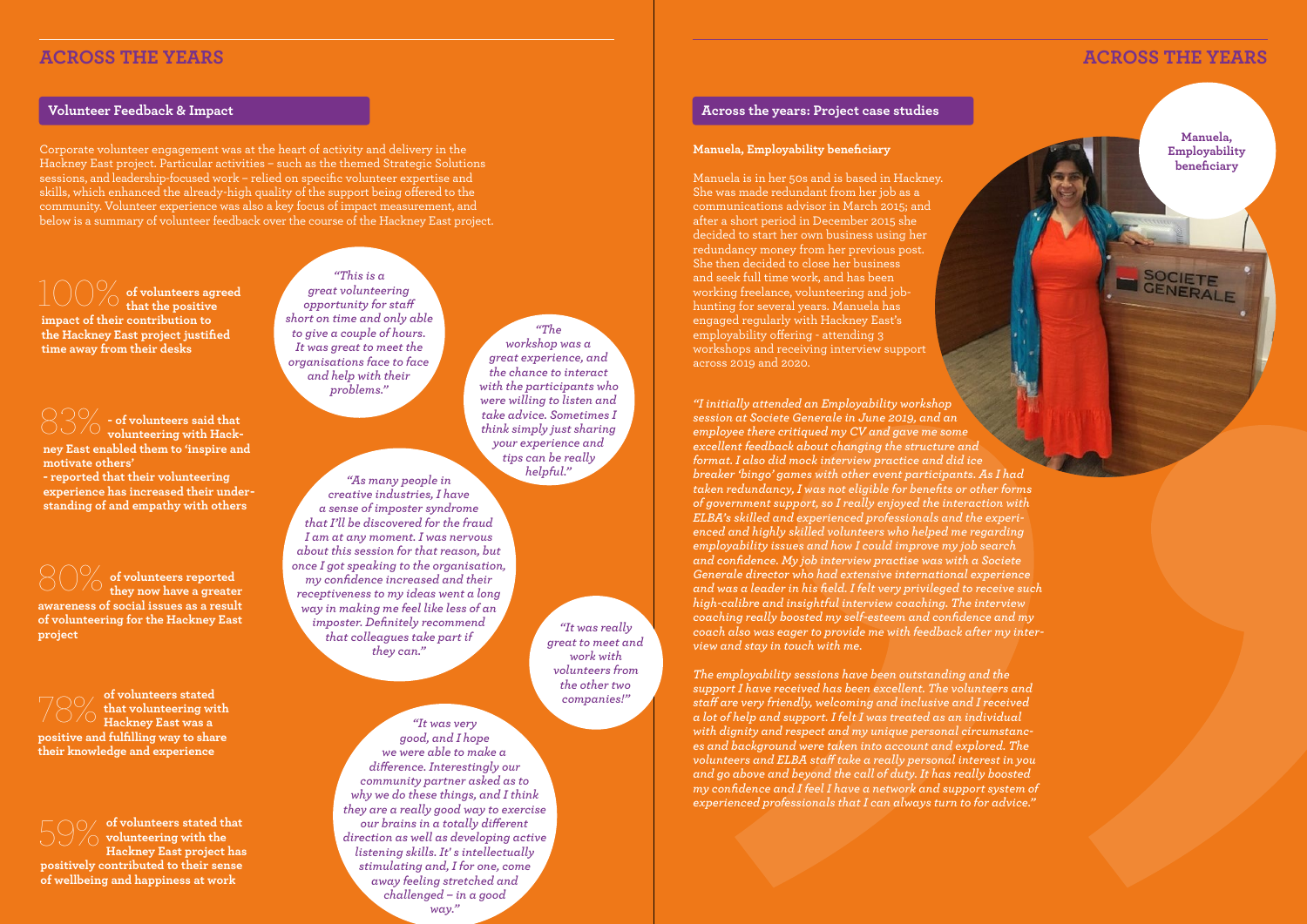*"During 2020, volunteering has given me the opportunity to learn how COVID-19 and the resulting lockdown has been a particularly challenging time for community organisations, with the double strain of increased demand for services and reduced funding.* 

*We had an initial plan for the Learning from Leaders series at the beginning of 2020, but this quickly became irrelevant as COVID-19 plunged us into lockdown. In response, we knew we had to find innovative ways to come up with a learning solution for Hackney community leaders – so that they were usefully equipped to help our colleagues and communities going through these extraordinary times. We achieved delivery of a modular series of not one but THREE Leadership Skills workshops for the community during 2020; attended by almost 70 different community leaders whilst collaborating with volunteers from UBS & Societe Generale. Most importantly, the feedback from attendees was fantastic: one attendee saying, "this is the most inspired I've been since lockdown"!*

*One of Linklaters' core values is "we act with integrity". At Linklaters, this means that we don't just do things right, we do the right thing – in that we strive to be admired as a responsible business. The impact the role has had on me is that I'm able to live this value – by working with ELBA, a longstanding charity client of Linklaters. It's a privilege to work with the ELBA community – they are truly brilliant people. I emerge feeling humbled and grateful for the opportunity everytime.*

*I'm very grateful that Linklaters enables us to volunteer. COV-ID-19 has – I hope – humanised us all. We're isolated from our loved ones. Businesses are struggling and millions are struggling to stay alive – both financially and physically. Volunteering with ELBA throughout 2020 has made me experience that "doing good really makes you feel good". It's an incredible way to stay connected, to be kind, and to be the person I really want to be when (let's hope) this pandemic is over."*

### **Across the years: Project case studies**

### **ACROSS THE YEARS**

### **Alison McBurney, Senior Learning Manager at Linklaters and long-term volunteer**

Alison McBurney is the Senior Learning Manager at Linklaters. In 2019, she volunteered to support ELBA with developing content for our Leadership Skills workshop as part of the Hackney East City Giving Day celebration. It was such a rewarding experience that she continued her volunteering relationship with the project, co-designing the Hackney East 'Learning from Leaders' series in 2020 and adapting it in response to the pandemic.

**Alison McBurney, Senior Learning Manager at Linklaters and long-term volunteer**

### **EVALUATION AND NEXT STEPS**

Building on the success of Hackney East and continuing their ambitions to help create positive change in Hackney, the corporate partners of Hackney East have joined forces again with ELBA to launch a new project in 2021. The Evolve Project is a collaborative partnership between Linklaters, UBS, Societe Generale and the Societe Generale UK Foundation, delivered by ELBA. The project aims to build the capacity of community organisations across Hackney, particularly in response to the effects of COVID-19, helping to ensure the sustainability of Hackney's third sector and subsequently, support Hackney residents. The organisations engaged through Evolve are all operating in the sphere of employment and/or enrichment activity, providing essential support to the local community.

Evolve will build on the learning and successes of the

Linklaters



Hackney East project, extending the legacy of over a decade of interventions in support of the Hackney community. ELBA will continue to work closely with key community partners, such as Hackney CVS and Hackney Council to assess community need, ensuring that Evolve interventions remain relevant and impactful. The capacity building activities created during Year 3 of Hackney East, and the best practice that was developed as a result, will form the foundation of Evolve project delivery, supporting the sustainability of Hackney's community organisations and enhancing their ability to provide essential services for the local community.

For more information about the Evolve project, or to enquire about either volunteering or accessing support from the initiative, contact Sheetal Mistry (sheetal.mistry@elba-1.org.uk).





Overall, the Hackney East project successfully upskilled 100s of Hackney residents, supporting them to increase employability skills and confidence in the job market. The project also built the capacity of a wide range of community organisations that provide essential services for local people. Hackney East remained adaptive and flexible to the needs of the community, and this was a particular strength throughout 2020, as many activities were amended in order to meet the challenges raised by COVID-19.

A key success of the employability activities was the creation of a direct connection between corporate volunteers and beneficiaries – whether through in-person workshops or later online. The Year 3 digital seminars in particular provided a platform for volunteers to share their own career experiences, making the advice offered more personable and relatable for attendees. Volunteers really brought their creativity and their voice to this activity. UBS volunteers helped to design the sessions, and all participating volunteers were encouraged to share their professional journeys, transferring learning that they had accrued over the course of their careers to the various beneficiaries. The session plans

for the digital employability seminars provided a strong foundation to develop other forms of digital training and are currently being used to increase the employability skills of many other east London residents.

The community capacity-building work in Hackney East went from strength to strength over the course of the project. Both community partners and volunteers valued having the opportunity to work with one another, sharing learning from their respective sectors. Again, this stream of work took on a dynamic structure in response to the pandemic, adapting to meet the changing needs of the participating community organisations. Leadership was a key theme that emerged through the capacitybuilding work, particularly through the success of Leaders in Partnership and the development of the Learning from Leaders series. The Learning from Leaders format has been adopted by ELBA and has already been delivered to community partners beyond Hackney. Overall, the community capacitybuilding work emerged as a vital component of the Hackney East project, and this has formed the basis of a new Hackney-focused community project, Evolve.

### **Overall learnings from Hackney East**

### **The next stage of the journey: The Evolve Project**